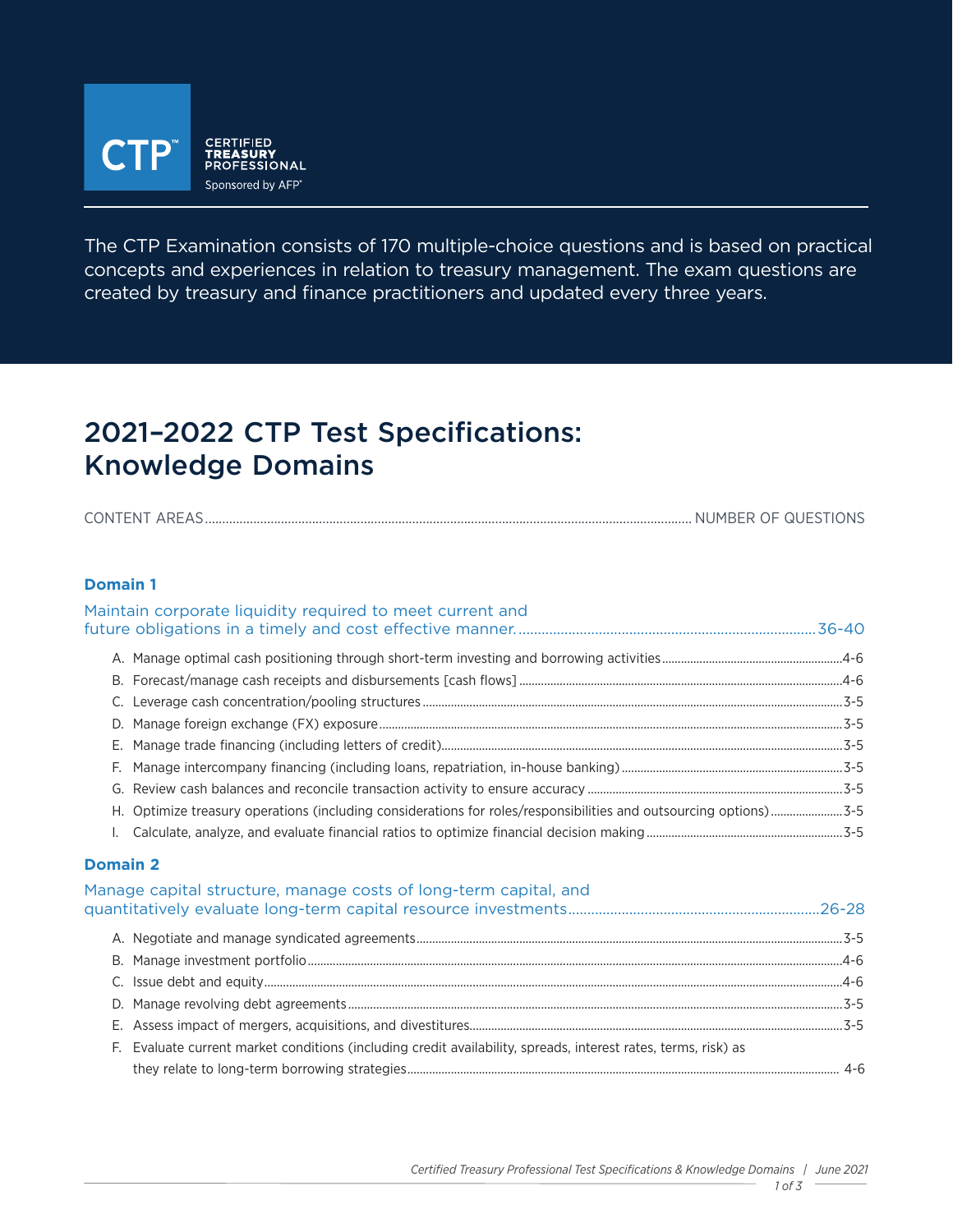

# 2021–2022 CTP Test Specifications: Knowledge Domains

| <b>Domain 3</b>                                                                                                                                                                                                                                                                                                                                                                                                 |  |
|-----------------------------------------------------------------------------------------------------------------------------------------------------------------------------------------------------------------------------------------------------------------------------------------------------------------------------------------------------------------------------------------------------------------|--|
|                                                                                                                                                                                                                                                                                                                                                                                                                 |  |
| B. Evaluate and implement treasury products and services (including banking products, treasury workstations)4-6<br>D. Identify, negotiate, and select relationships and operational agreements with external service providers<br>(including financial, technological, and investment/retirement advisors) to ensure best practices<br>Manage merchant services programs (including fees, risk, controls,<br>F. |  |
| G. Build and maintain relationships with internal stakeholders (including accounting,                                                                                                                                                                                                                                                                                                                           |  |
| <b>Domain 4</b>                                                                                                                                                                                                                                                                                                                                                                                                 |  |
| Monitor and control corporate exposure to financial, regulatory,                                                                                                                                                                                                                                                                                                                                                |  |
| A. Comply with treasury policies and procedures (such as investment, FX, risk management,<br>B. Draft treasury policies and procedures for approval (such as investment, FX,                                                                                                                                                                                                                                    |  |
|                                                                                                                                                                                                                                                                                                                                                                                                                 |  |
| D. Benchmark performance against external sources to ensure best practices                                                                                                                                                                                                                                                                                                                                      |  |
|                                                                                                                                                                                                                                                                                                                                                                                                                 |  |
| E. Evaluate and manage counterparty risk (including risk related to supply chain, banks, brokers, dealers)4-6<br>Develop, maintain, and test business continuity plans (including bank balance<br>E.                                                                                                                                                                                                            |  |
|                                                                                                                                                                                                                                                                                                                                                                                                                 |  |
|                                                                                                                                                                                                                                                                                                                                                                                                                 |  |

H. Ensure regulatory compliance, and report internally and externally on compliance......................................................................4-6